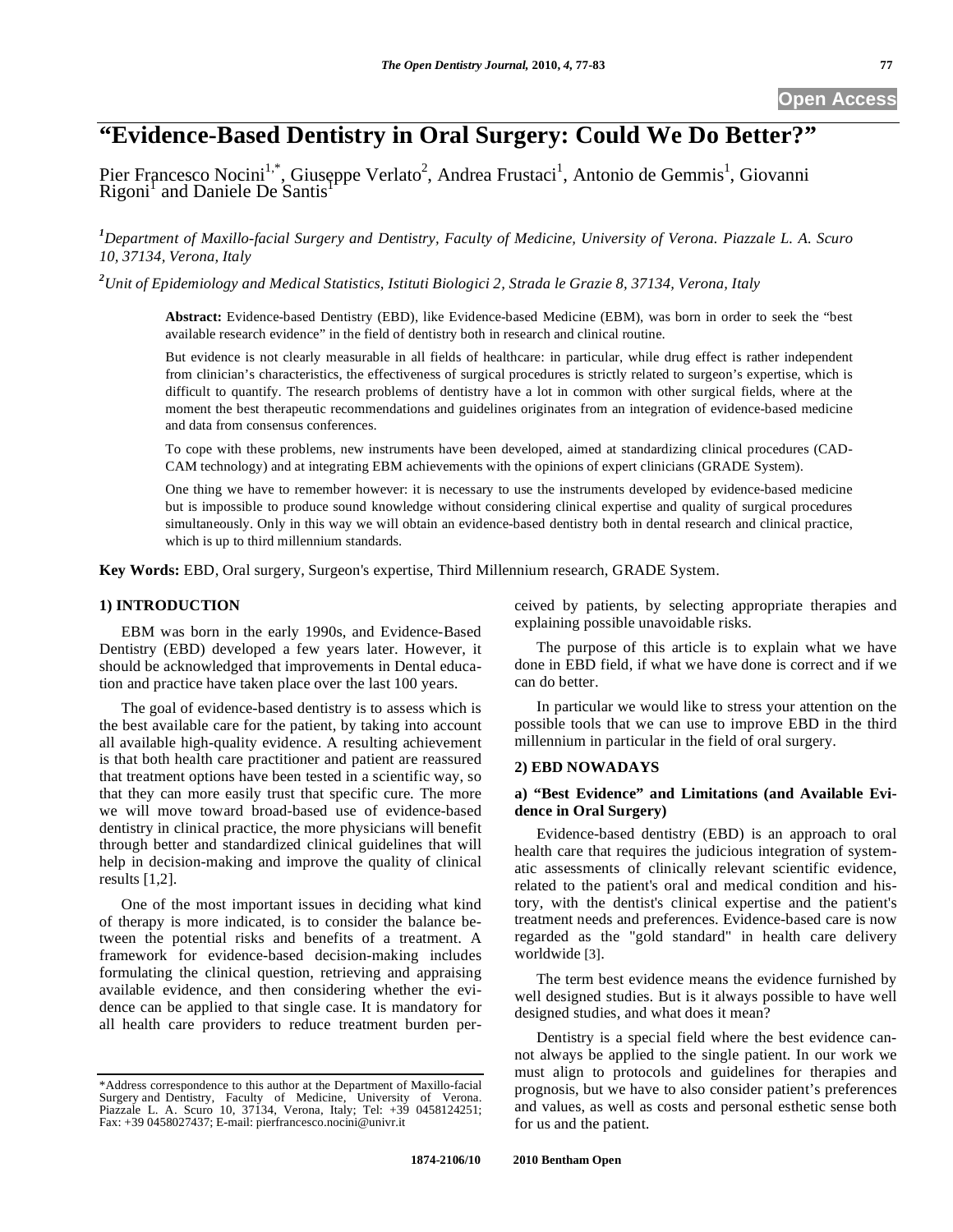

**Fig. (1).** Superdentist in the world of evidence-based dentistry (*adapted from Slim K [22]).* 

Several studies are concordant to show that methodological issues such as the technique of randomization, unbiased assessment of endpoints, blinding, and prospective estimates of sample size were lacking in many trials [4-7]. Moreover surgical RCTs or meta-analyses remain scarce in our field.

The difficulties related to RCTs in surgery are mainly: the feasibility of randomization (ethical issues, emergency setting, palliative care), the learning curve, standardization of the procedures, poor surgical performances, and patients' and surgeons' equipoise [8].

Hence nowadays well designed non-randomized studies could still be considered a good alternative to RCTs in such areas where it is impossible to apply RCTs [9]. RCTs themselves must be improved, by promoting education in clinical epidemiology, by developing alternative methods of randomization and by encouraging whenever possible blinded observers, as the double blind is not feasible in the surgical field.

The Evidence-based approach has increasingly shaped medical practice and education, so much so that in January 2007 Evidence-Based Practice was voted as one of the most important medical advances in the last 166 years [10]. Nevertheless, some researchers still do not agree to consider this scientific movement as entirely positive. For instance, 96% of the articles do not satisfy the inclusion criteria of the evidence-based research [11]. What is the meaning of this datum? Does it imply that only 4% of articles are valuable because they were the only correctly executed? That 96% of studies conducted in medical research are not reliable?

Surgery (and dentistry), which has always been considered a qualitatively lower branch compared to medicine for its humble origins, allows us to better understand this methodological problem.

In 1996 Horton compared surgical research to comic opera [12]. Experimental studies (RCTs or quasi-RCTs) which constitute the core of EBM, are still scarce in surgery although their number has recently increased [13]. In the early 90s surgical RCTs were the 7% of published articles, which were mostly retrospective studies or case series [14]. A more recent review showed that only 3.4% of all publications in leading surgical journals are RCTs [15].

Most available evidence in the field of surgery comes from ''non-experimental'' studies (i.e. non-randomized studies, case-control or cohort studies, and qualitative or narrative reviews), leading obviously to a lower level of evidence on the scale established by EBM [9].

#### **b) "The Superdentist" in the era of EBD**

Although EBD is fine, it is important to understand that dental practitioner is not so commonly involved in evidence matters. Usually it remains a marginal part of health care; indeed private practice constitutes the major part of dental practice, and the dentists remain imprisoned in such a huge operative workload, that there is often no time to refresh the past knowledge or to update about new procedures.

In general medicine, it has been stated that reading 19 articles per day 362 days a year is necessary to keep abreast of medical advances [16]. Of course, it is impossible to read such bulk of material and thereby it is very difficult to administer to every single patient the best therapy he needs in terms of EBD. Indeed some studies, performed in the United States and The Netherlands, suggest that up to 40% of patients do not get evidence-based therapy [17,18]. There is no reason to believe that dentistry performs better.

Dentists, such as surgeons in general, are at least as busy as general clinicians; they have to face with increasing operative volume, clinical visits, hospitalization care, growing administrative formalities, marketing about materials and tools, and also evidence-based dentistry (Fig. **1**).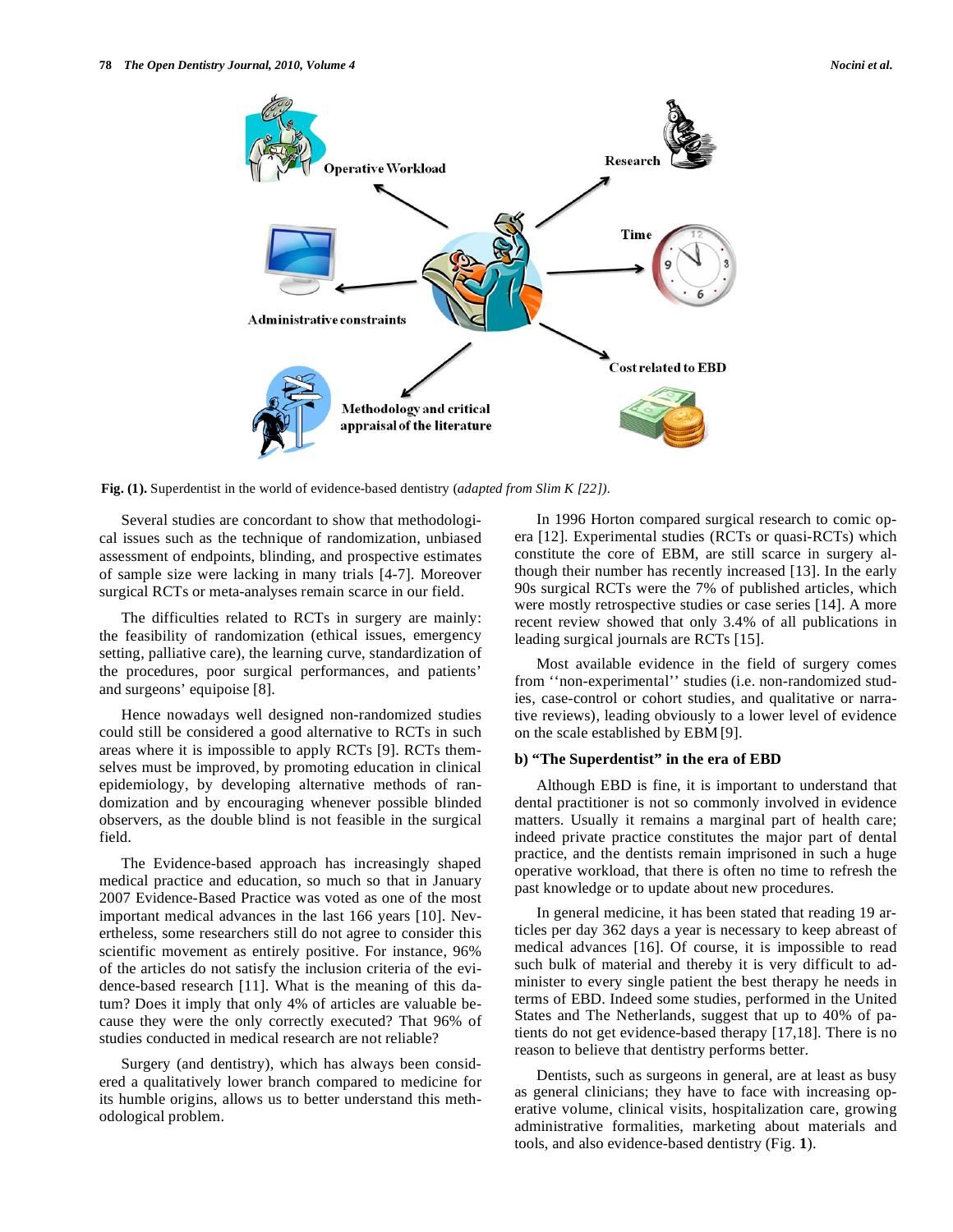Furthermore, it is well known that surgeons are not willing to endorse all evidences because of their own personalities (self confidence, lack of patience, important and quick clinical decisions, decisive actions during operations). An Australian survey on the management of colorectal cancer patients showed that only 61% of surgeons were aware of the evidence. Higher scores were observed in surgeons who had practiced in capital cities for at least a few years, or had been involved in research or in guideline development [19].

Young surgeons (residents) are probably more willing to incorporate the principles of EBD than senior surgeons. A recent study, evaluating the effectiveness of an EBM teaching program in neurosurgery, clearly showed that by dedicating some specific time and resources it is possible to incorporate the EBM principles into the education of residents in a busy surgical unit [20]. Whether these principles are to be implemented daily remains to be demonstrated [9].

Again there is no reason to believe that in the field of dentistry it should be any different. Probably the best way to handle these problems is to re-start with the new generations of dentists and oral surgeons: in a world where we are bombed by several advertisements from industries and companies promoting new materials and tools, young practitioners should be helped to develop a critical appraisal of circulating knowledge. This is the purpose of EBD and his role in the third millennium challenge.

#### **c) Limitations of EBD in Dentistry and Oral Surgery**

Because surgical intervention is not like administering a pill, surgical field has some peculiar difficulties. Even though these problems could be overcome and more RCTs performed, 60% of surgical questions could not be answered by any RCT [21].

In this view we have to consider the difficulty to base clinical decision on RCT, above all in the field of surgery. Most clinical decisions in the ''real world'' remain based on clinical judgment and expertise, on the results of nonrandomized studies, and even on the influence of opinion leaders [22]. Randomized trials often include ''reliable'' hard data that can be used to interpret the results in a homogeneous population. In contrast, a ''good clinician'' uses other ''soft'' data that can be omitted in RCTs (severity of symptoms, severity of co-morbidities, socioeconomic conditions) for clinical decisions about prognosis, diagnosis, or treatment. Such data are not always taken into account in evidence-based practice guidelines[23].

As a consequence, nowadays well-designed nonrandomized studies could still be a good alternative to RCTs in such areas where it is impossible to apply RCTs [9].

It is also important to bear in mind that dentistry seldom reproduces the ideal environment found in scientific studies, as it deals with everyday practice and the immediate patients' needs. Moreover surgical and dental methodology can scarcely be adapted to randomized clinical researches.

But what are the main difficulties in applying EBM to the surgical field?

First of all we have to assert that randomized, doubleblinded and placebo-controlled trials are the only way not only to control investigator bias but also placebo effects. Indeed an important source of bias in surgical trials is the lack of blinding, as regards both patients and surgeons. Unfortunately, it is not always possible to blind all participants, as effectively shown in the trial by Majeed *et al.* [24], where the same wound dressing was used for patients who underwent laparoscopic and small incision cholecystectomy.

Especially if the primary outcome criteria are not recurrence of disease or even death, but subjective symptoms or quality of life measurements, a lack of blinding procedures may bias the results of these trials. This bias can be minimized by assessing the procedure outcome by independent investigators. Furthermore, it remains difficult to standardize the tested surgical procedures: the latter continuously evolve and the complications decrease with the surgeons' improving skills. As regards, the results vary across individual surgeons because the participating operators vary in their surgical skill and experience. All participating surgeons should undergo appropriate training before the start of a randomized controlled trial to reach a certain minimum of standardization [25].

As a consequence, in all surgical fields it is very hard to base knowledge only on data obtained through the Internet and databases (EBD methods) because of the complexity of this field, where the result is usually related with some emotional, individual, and uncountable aspects (such as experience, anxiety, technique preferences) that could anyway affect clinical outcome.

In such a specific field, both the surgeon's training and way of teaching are important. We think that a strict collaboration between old surgeons and young surgeons could be useful. Richards' study brings support to this concept: he thought that the learning process must be considered separately for knowledge, critical appraisal skills, attitudes and behavior. He considered two types of teaching models for assessing learning achievement: stand-alone teaching and clinical integrated teaching. His study showed that standalone teaching improved knowledge but not skills, attitudes or behavior while clinically integrated teaching improved knowledge, skills, attitudes and behavior [26]. This study confirms that teaching of EBD should be moved from classrooms to clinical practice to achieve improvements in research and clinical outcomes.

#### **3) TOOLS TO IMPROVE DIAGNOSIS, PROGNOSIS AND TREATMENTS IN THE THIRD MILLENNIUM**

#### **a) The GRADE System**

The limits of EBM in medical and surgical fields have led in the last few years to a new methodological approach in assessing evidence and developing guidelines.

Indeed the results derived from published RCTs are not anymore sufficient to produce knowledge especially in the field of surgery, where it is not possible to fully standardize results which largely depends on single surgeon's skill.

Statisticians and researchers have tried to overcome this issue by constructing new methods, which could allow to integrate expert's opinion, based on their long lasting experience, with the accumulating data coming from RCTs.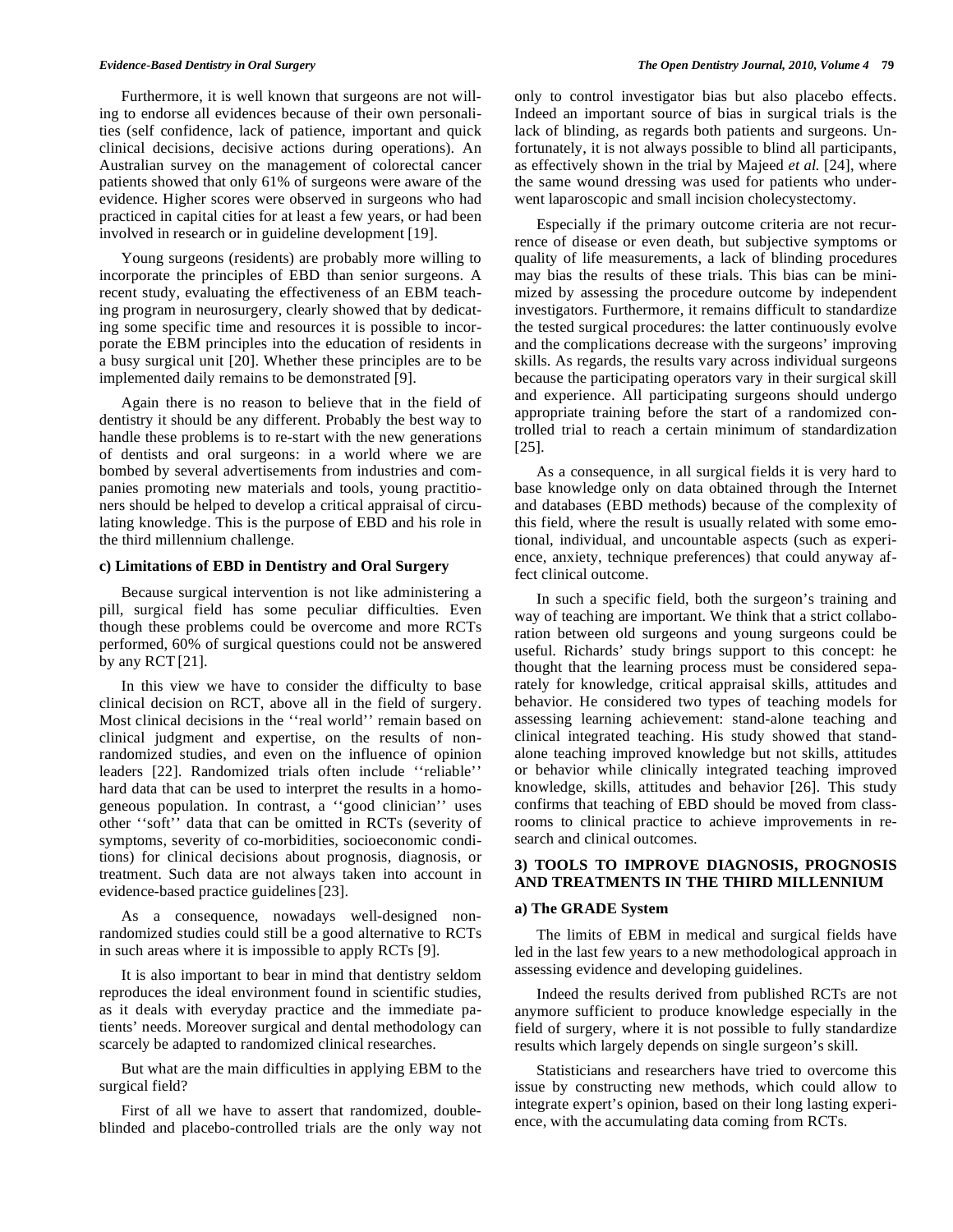#### **80** *The Open Dentistry Journal, 2010, Volume 4 Nocini et al.*

A group was created in the year 2000 as an informal collaboration of experts with the aim of addressing the shortcomings of present grading system in healthcare [27]. It was acknowledged that RCTs were not able to create new knowledge in all fields of medicine.

Therefore, in the last decade a new system to derive clinical recommendations from available scientific literature has been developed, by taking into account both scientific evidence and experts' opinion. This system is named GRADE, an acronym for *Grading of Recommendations, Assessment, Development and Evaluation*, and involves guideline developers, methodologists and clinicians all over the world.

So the GRADE System utilizes both EBM and "experts"' opinion. This System is mainly aimed to overcome the classical limits of evidence-based movement by integrating the information derived from studies with optimal statistical quality with experts' opinions that can add new experiences.

The pyramid of EBM modified according to the GRADE System is slightly different from EBM classical pyramid: even if the general superiority of experimental studies over observational studies is recognized, it is possible that an observational study is assigned a higher score while on the contrary that an experimental study is downgraded to a lower level.

Experts are encouraged to share their opinions through the Delphi "method", which helps to find solutions to complex problems, by increasing the communication inside a group (or Panel) and at the same time by limiting the power of each single individual. Participants to the Delphi panel are stimulated to produce new ideas which they consider more suitable to solve a given problem and these ideas are subsequently diffused among participants to the panel, so that they can individually reconsider their ideas, without being obliged to discuss them in front of the group.

The reproposal of strategies that were suggested by the panelists continues until shared opinions are reached. So it is easier to reach a form of consensus on one or more issues to a given problem, and more importantly this technique avoids the possibility that someone prevails simply because of its personality. Furthermore, this Delphi "process" helps to find solutions to difficult questions, also increasing the communication inside a group while contemporary limiting the influence power of single researchers.

The ultimate aim of this technique is to obtain and summarize the opinions of several experts on a given debatable question. Therefore, the GRADE system utilizes both the EBM approach and the opinion of experts given by a "democratic approach". The data accrued by this methodology can be synthesized with a recommendation, graded as "Strong" if shared by more than 70% of participants or "Weak" otherwise.

The merit of GRADE is that it does not eliminate judgments or disagreements about evidence and recommendations, but rather it makes them transparent. Moreover, it combines methodological rigor with interdisciplinary participation.



**Fig. (2).** 3D images derived from CAD-CAM software applied to computer assisted surgery, notice the virtual surgical template.

This practice is not yet widespread in the dental field, according to our experience: the limited number of these studies in the current literature is the perfect demonstration. A common effort to bring this useful method in the field of dentistry and oral surgery will certainly be needed in the future.

#### **b) CAD-CAM Technology Applied to Implantology**

In the field of EBD a special attention has been given to technological innovations that could improve the reproducibility, standardization and safety of treatment, both from the standpoint of the physician and the patient's. We think that the Third Millennium's Dentistry cannot adequately perform without this approach: this is only the beginning, but who knows what innovations will we face in the coming years.

The technology of CAD-CAM (computer aided designcomputer aided manufacturing) applied to surgery led to the creation of a software (Nobel Biocare, Procera System, Gotheborg) capable of running the so-called computer assisted surgery.

Jaw bone images transferred from DICOM data filmed by CT scanner were fed to the software and manipulated and converted to a virtual three-dimensional (3D) model of the treated jaw (Fig. **2**).

The virtual 3D model gives the surgeon a realistic view of the anatomic bony morphology of the patient allowing the surgeon to virtually execute the surgery in an ideal and precise manner. The surgeon can visualize important anatomical structures and create a virtual surgical template, which will guide the insertion of implants, providing information on angle, direction, depth of insertion and distance from important structures.

This method, in addition to stereolithography, has been used to develop a new generation of precise surgical templates (Fig. **3**).

Stereolithography is a new technology that can create physical models by selectively solidifying an ultravioletsensitive liquid acrylic resin, using a laser beam accurately reproducing, for instance, actual maxillary and mandibular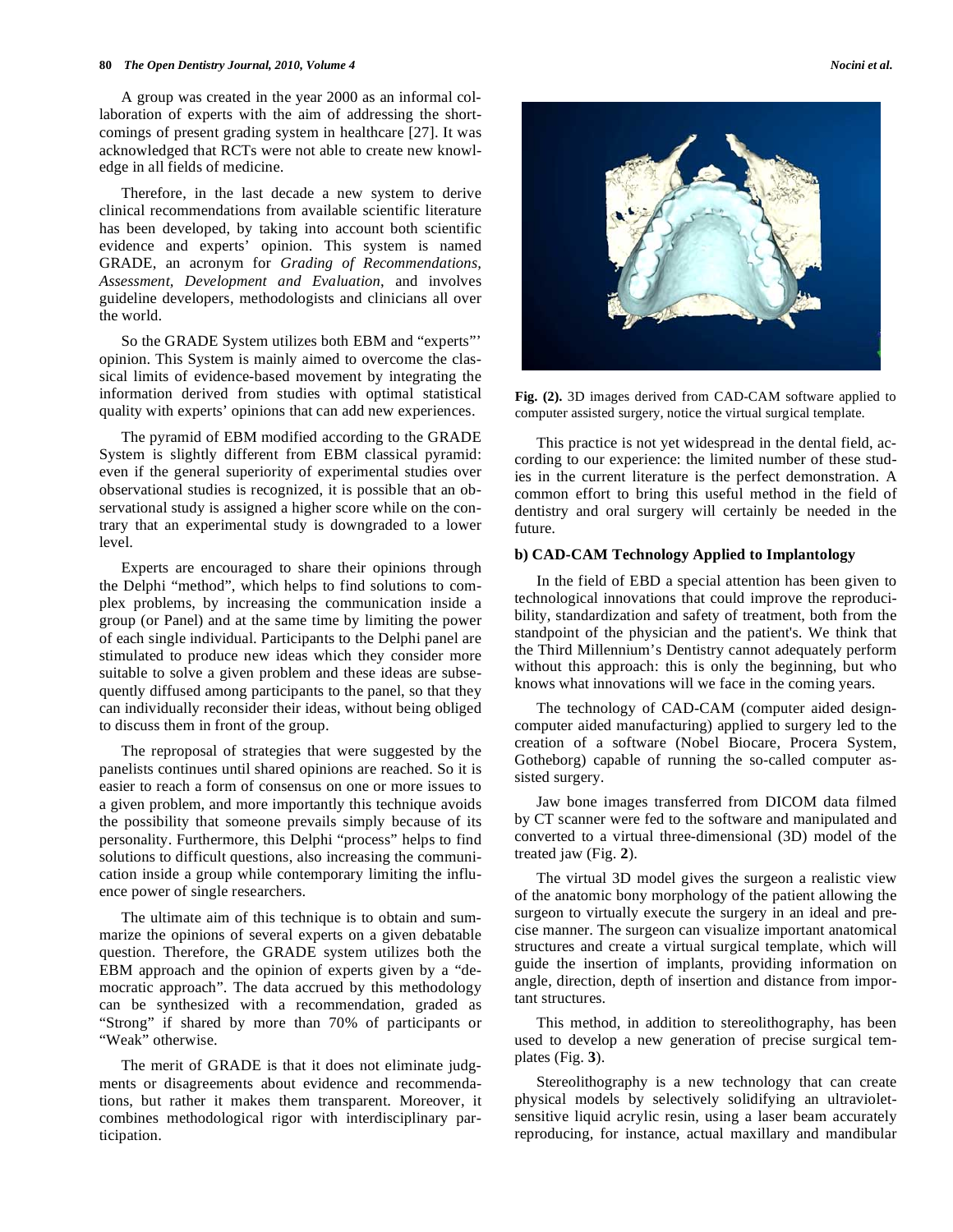

**Fig. (3).** Stereolithography that creates the surgical template. Notice the directional cylinders that drive the implant positioning phase



**Fig. (4).** 3D images derived from CAD-CAM software. Notice the implants and the virtual bone.

anatomic dimensions. With these models it is possible to produce surgical guides that can be used *in vivo* to place implant in the same sites and directions as in a planned computer simulations (Fig. **4**) [28, 29]*.* 

With the planning software, the practitioner determines the implant position according to both ideal position dictated by the definitive prosthesis and the available bone volume. The template can be used not only in critical anatomy but also to place the implant in an ideal position in the bone because it eliminates possible manual placement errors and match planning to prosthetic requirements in a precise manner [30].

Regarding the precision of the drilling supported by a surgical template, a somewhat sophisticated drilling experiment was performed on the bone model using a surgical template, and the displacements of the directional cylinders from those of a simulation were measured. They were nearly 0.1 mm, and would be satisfactorily precise when applied clinically. However, in the real clinical situation, the surgery must be performed in a narrow oral cavity, where the motion of the turbine handpiece is inevitably restricted. Although the precision of drilling supported by a surgical template might decrease, certain precision might still exist [31].

Also in the field of restoration CAD-CAM technology will bring great advantages. It is claimed that dental CAD– CAM restorations not only simplify the production of restorations but also match the quality of conventionally cast restorations. In addition it is only through the introduction of CAD–CAM technologies that milled titanium and zirconia ceramic restoration have been made available in dentistry [32].

In conclusion this technology enables to better standardize surgical quality and to level surgical skills, for the first time, among skilled and novice operators.

Although this technique is not yet widespread, we think that in the future it will help research in oral surgery from a methodological point of view by providing objectivity, which still lacks in this field. This is just an example but it can make us understand the methodological backwardness of the surgical part in the field of research, for reasons that are intrinsic to the same subject; however, huge efforts have been made to improve the objectivity of the reading of the clinical results.

#### **4) "THE PENDULUM OF KNOWLEDGE": A TRAN-SITIONING ERA**

The last 30 years have witnessed large oscillations in the methods to produce and convey clinical knowledge that we have called "The Pendulum of Knowledge" (Fig. **5**).

We have gone from the era of Experts' opinion / Authority's Principle to the era of evidence-based medicine and we are now entering a new age where the two approaches are substantially mixed up through the GRADE system. Furthermore another tool is emerging in the last few years: Computer-assisted surgery.

In the 70s clinical knowledge mainly resided in the brain of clinical experts, who had devoted their life to the care of individual patients. They had mainly learnt from their bedside experience under the guidance of their teachers, and likewise passed their knowledge to their pupils using both verbal and non-verbal communications. In that period exchanges between clinicians and researchers were limited, clinical knowledge was condensed in large textbooks, and there were linguistic barriers between countries. The progress in disease diagnosis and treatment was rather slow: we would like to represent this archaic situation pointing the pendulum of our grandfather clock completely to the left side.

With the advent of English as an international "Esperanto" and World Wide Web, international communications have been magnified and the speed of clinical progress has incredibly increased, as witnessed by the sprout of thousands of specialized medical journals.

In the 90s there has been a useful reaction to the overpower of experts' opinion. Evidence-based medicine tried to base clinical practice on clear-cut evidence coming from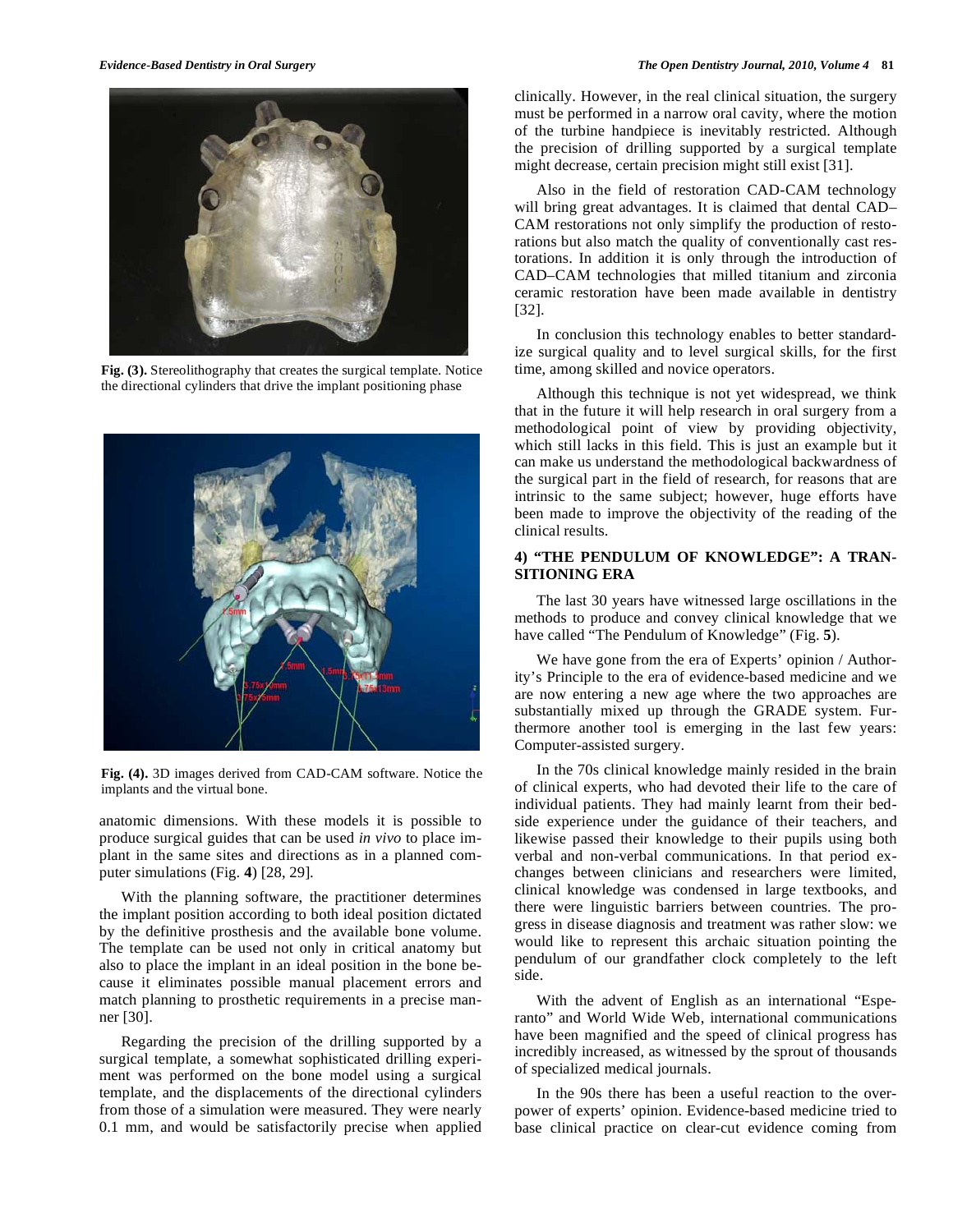

## **Evolution of EBD: from 1970 to Third Millennium**

**Fig. (5).** "The pendulum of knowledge": from grandfather clock to digital clock as a metaphor for the evolution of methodology research.

clinical experiments (randomized clinical trials) and systematic observations.

Personal impressions should be replaced by rigorous measurements, sparse observations by systematic collection of series, observational studies by randomized clinical trials whenever feasible. This approach has further magnified the progress in medicine. This innovation in health research was represented by moving the pendulum of our grandfather clock completely to the opposite side, to underline how EBD has unhinged the methodology of medical research within a few years (in our ideal model just the seconds the pendulum needs to move from one side to the other).

Now a new approach is gradually taking over, the GRADE system. Evidence-based medicine is still fundamental, but experts' opinion has been re-evaluated. It is necessary to take advantage of the rigorous methods produced by evidence-based medicine, especially when planning and evaluating research studies; however, it is impossible to produce sound knowledge without simultaneously considering clinical expertise and quality of surgical procedures. This compromise is represented by our pendulum stopped just in the centre of our grandfather clock, balancing the two opposite operative philosophies.

In the last years in the field of oral surgery we have seen, perhaps for the first time in dental research, a new method to optimize the design and execution of implantology surgery.

We think that this could be the future of the Third Millennium: we will pass from an analogical grandfather clock to a digital clock, where all the qualities of the old methods will condense into a more functional, efficient and safe system. We are aware of the little fascination that the "digital system" has compared to the ancient "analogical system", where the physician was the only expert able to create health through his knowledge, experience and intuition, but we are also aware that just this fascination was the cause of some mistakes.

This is a simple metaphor to explain how the advent of computerized systems, applied to clinical practice, can improve dental practice and EBD.

There are a lot of examples of this trend driven by lots of articles encouraging the use of digital systems in many branches of dentistry and oral surgery.

In addition to CAD-CAM technology and computer assisted surgery previously described, there are other possible applications of computer technology.

For example the virtual reality (VR) simulators have been introduced into the dental curriculum as training devices for manual dexterity acquisition in tooth preparation tasks. A computerized simulator allows practicing tooth preparations in the presence of augmented visual feedback, resulting in enhanced performance under particular conditions, at least in novice students [33].

There is another study indeed, conducted in Toronto, where virtual reality simulator-enhanced training with laboratory-only practice was compared on the development of dental technical skills. The results of this study indicate that students, who had trained with the virtual reality simulator between 6 and 10 hours, improved significantly more than did the students in the control group [34].

These studies are all confirming how this technology should be exploited in the clinical context to bridge the gap between EBM in research methodology and EBD in the clinic where the surgeon's manual dexterity really makes a difference in treatments outcomes. Virtual reality, computer